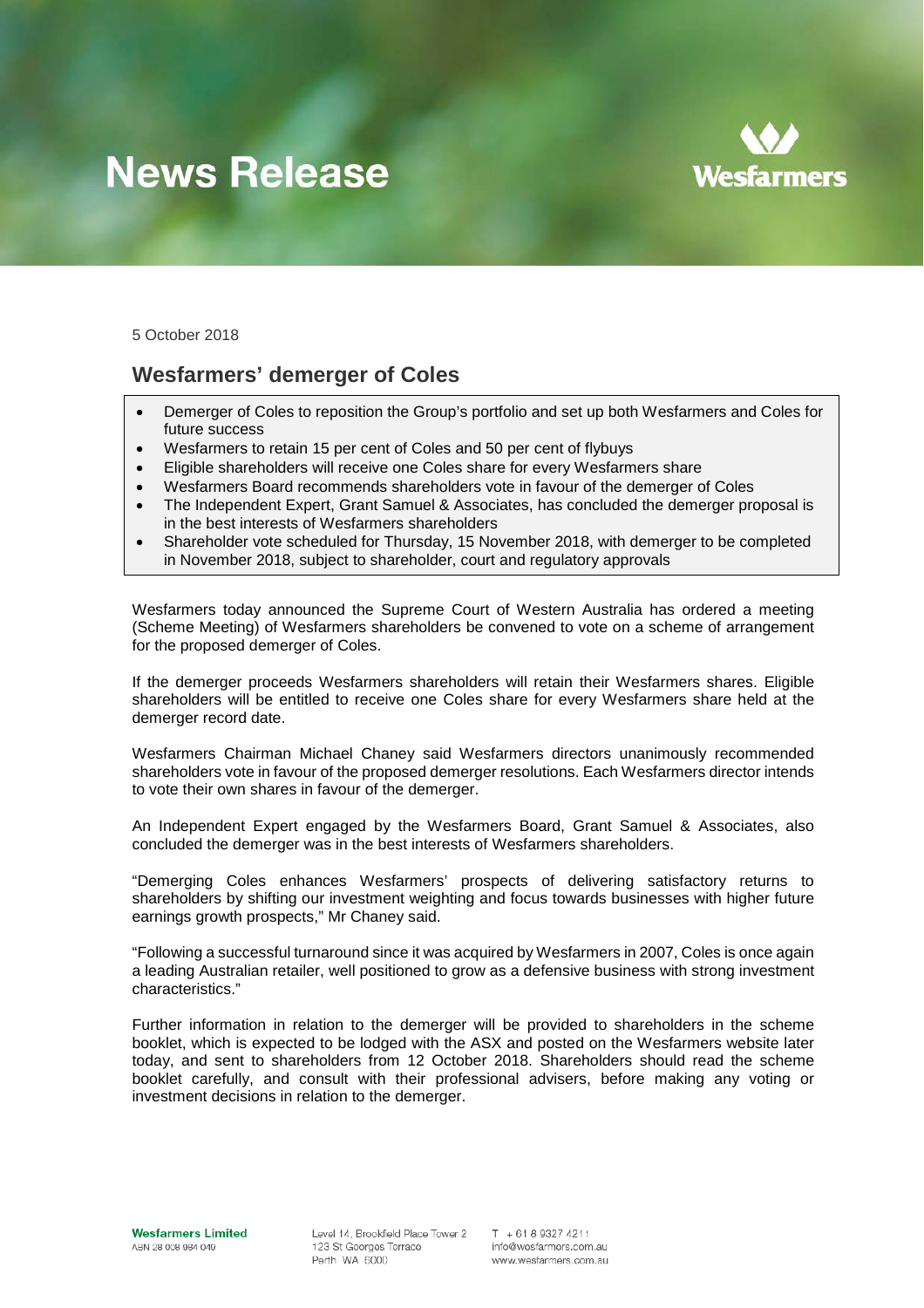### **Wesfarmers following the proposed demerger**

Wesfarmers Managing Director Rob Scott said the demerger represented a significant repositioning of the Group's portfolio and would set up Wesfarmers for success over the next decade.

"The demerger will reposition the Group's portfolio to target a higher capital weighting towards businesses with strong future earnings growth prospects," Mr Scott said. "After the demerger, Wesfarmers will have a portfolio of cash generative businesses, with strong returns on capital, good momentum and leading positions in their respective markets."

Wesfarmers plans to retain a minority ownership interest of 15 per cent in Coles and a 50 per cent interest in the flybuys joint venture with Coles.

"Maintaining a strategic stake in Coles provides an important connection with Wesfarmers to reinforce opportunities to collaborate in the data, digital and loyalty areas. flybuys will be better able to realise its potential as a leading loyalty company through the ongoing support and investment of both Coles and Wesfarmers and by leveraging the broader networks of the Wesfarmers Group, including the existing partnerships with Kmart and Target," Mr Scott said.

Wesfarmers will retain a strong balance sheet, providing flexibility to invest in opportunities to create value for shareholders when they arise. The Group expects to retain its current, strong investment grade credit ratings, supported by good cash flow generation and disciplined capital management.

Wesfarmers' dividend policy will remain unchanged following the demerger. It is anticipated that, taken together, the dividends to be declared by Coles and Wesfarmers for the year ending 30 June 2019 will be broadly equivalent to the dividends that Wesfarmers would otherwise have declared if the demerger did not proceed (including in respect of franking).

#### **Coles following the proposed demerger**

Coles' separation from Wesfarmers will create a new top-30 Australian listed company with leading positions in fresh food, groceries, liquor and convenience. Coles is highly cash generative, which will underpin investment and dividend distributions, and offers an earnings profile that is expected to be resilient through economic cycles.

Mr Scott said Wesfarmers was committed to ensuring Coles was set up with a strong foundation for success and growth as an independent listed company.

"Coles will be demerged with a strong balance sheet, including a net debt level that supports strong investment grade credit ratings," Mr Scott said. "Coles' experienced board and executive team ensures it will be led by an exceptional group of people with the background, knowledge and skills necessary to drive continued success in a dynamic and competitive environment."

Coles Managing Director Steven Cain also said that Coles was well positioned for success over the next decade.

"We will continue to focus on ensuring that Coles remains a trusted brand for Australians and maintains its market leading position by continuously improving the customer experience," Mr Cain said. "Coles will continue to deliver on its 'Fresh Tomorrow' strategy to improve its food offer, and move towards 'Everyday Low Prices'. We remain focused on offering anytime, anywhere shopping, landing the right offer in every location, reducing costs and continuing to engage with team members, customers and the community."

Wesfarmers also announced today that Coles had entered into a heads of agreement with Witron to develop two new automated distribution centres for Coles over a five year period. Further details are set out in the accompanying announcement.